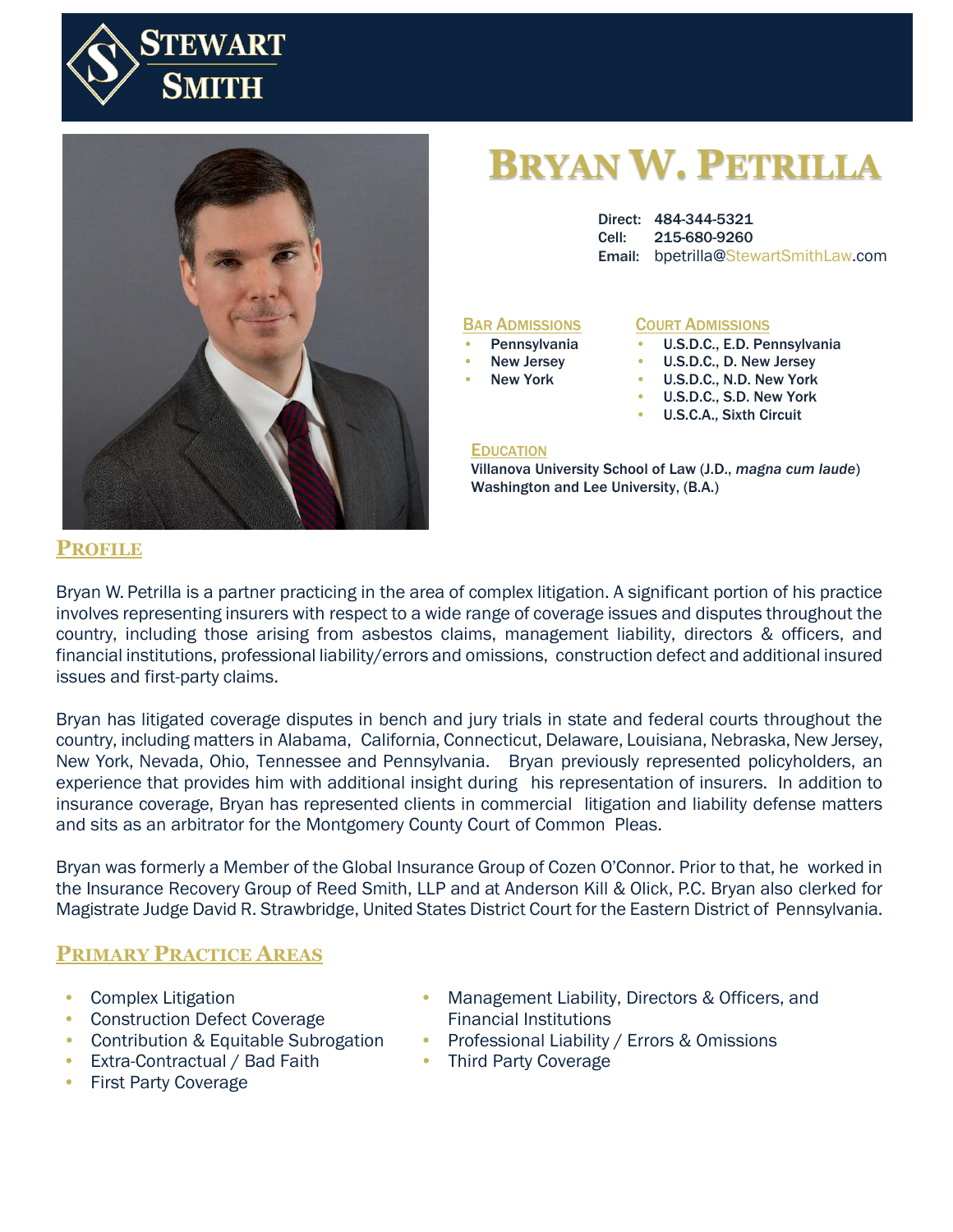# **AREAS OF FOCUS**

- Additional Insured Coverage
- Advertising Injury & Business Tort Coverage
- Asbestos Liability Coverage
- Business Interruption
- CGL Insurance Coverage
- Construction Defect Coverage
- Directors' & Officers' (D&O) Coverage
- Excess & Primary Insurer Relations
- Long Tail Claims & Allocation
- Rescission & Fraud
- Umbrella & Excess Coverage

#### **REPRESENTATIVE MATTERS**

*First Horizon National Corp. v. Houston Cas. Co.*, Western District of Tennessee (2017) –obtained summary judgment for its client under a Blended Risk Insurance Program totaling \$75 million, with a finding that the insurers properly denied coverage under their policies because the underlying claim against the insured did not fall within the applicable policy period, and, even if it did, the insured failed to give proper notice of the Claim. The Court also concluded that the insured's bad faith claim failed, and dismissed all claims in the matter with prejudice.

*R.T. Vanderbilt Co., Inc. v. Hartford Accident & Indemnity Co., et al.*, Connecticut Superior Court, Judicial District of Waterbury, Complex Litigation Dep't (served as trial counsel for 28 insurers in coverage dispute involving underlying asbestos, silica and talc-related claims, obtaining successful trial verdict finding policyholder self-insured for 22 year period).

*Evraz Claymont Steel, Inc., et al. v. Harleysville Mut. Ins. Co.*, Superior Court of Delaware, New Castle County (obtained summary judgment ruling regarding applicability of additional insured endorsement arising from construction accident).

## **PROFESSIONAL MEMBERSHIPS & AFFILIATIONS**

- American Bar Association
- Pennsylvania Bar Association
- Montgomery County Bar Association

## **NEWS, HONORS, & MORE …**

## **HONORS**

Pennsylvania Rising Stars, Super Lawyers (2015) *Order of the Coif*, Villanova University School of Law Finalist, 44th Annual Moot Court Competition, Villanova University School of Law

## **PUBLICATIONS & SPEAKING ENGAGEMENTS**

*Coverage for Faulty Workmanship - Fundamental to Advanced Concepts*, CPCU Society, October 2016